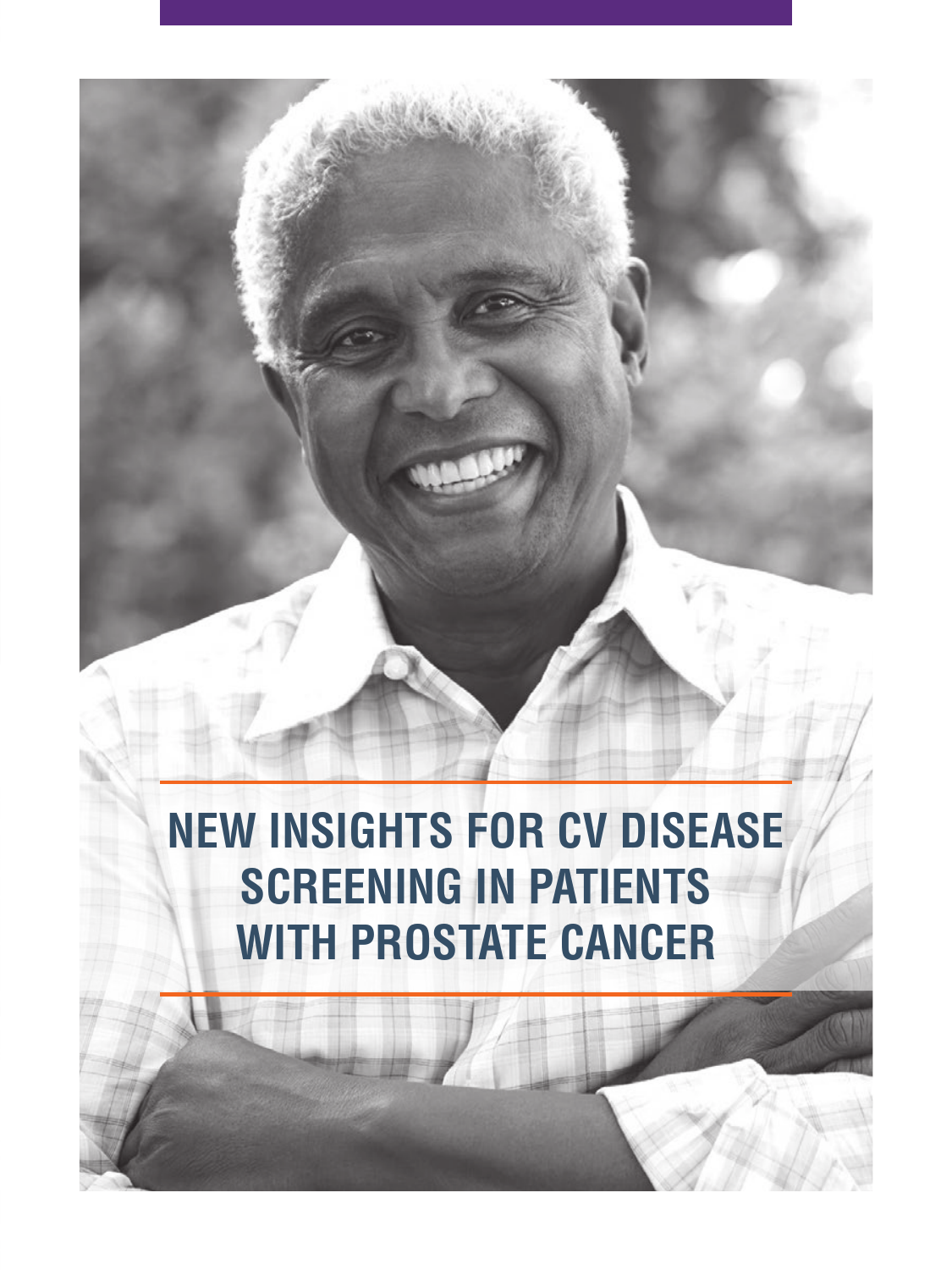# **REVIEW: CV HEALTH IN PROSTATE CANCER. OPTIMIZING SCREENING AND MANAGEMENT OF CARDIOVASCULAR HEALTH IN PROSTATE CANCER1**

## **Optimizing CV disease screening in prostate cancer: Clinical Recommendations**

#### **An overview of the inevitable link between prostate cancer and cardiovascular disease1**

- The prevalence of prostate cancer in North America is approximately 3 million<sup>1</sup>
- Cardiovascular (CV) disease is far more prevalent as approximately 100 million men and women in North America are affected or at risk<sup>1</sup>

#### **The importance of CV risk screening in prostate cancer management**

The coexistence of prostate cancer and CV disease is expected given the high prevalence of both conditions<sup>1</sup>

Physicians treating prostate cancer are increasingly required to consider the patient's CV health in making treatment decisions<sup>1</sup>

### **Risks of androgen deprivation therapy (ADT) in prostate cancer1**

#### **Prevalence of cardiac risk factors in patients undergoing ADT**

50% had elevated CV risk

39% had a CV condition (arrhythmia, pericarditis, coronary vasospasm)

25% had pre-existing heart disease

### **ADT is associated with further risks including myocardial infarction and CV death1**

*These risks have led to the American Heart Association, American Cancer Society, and the American Urologic Association to jointly issue a warning on CV consequences of prostate cancer treatments1*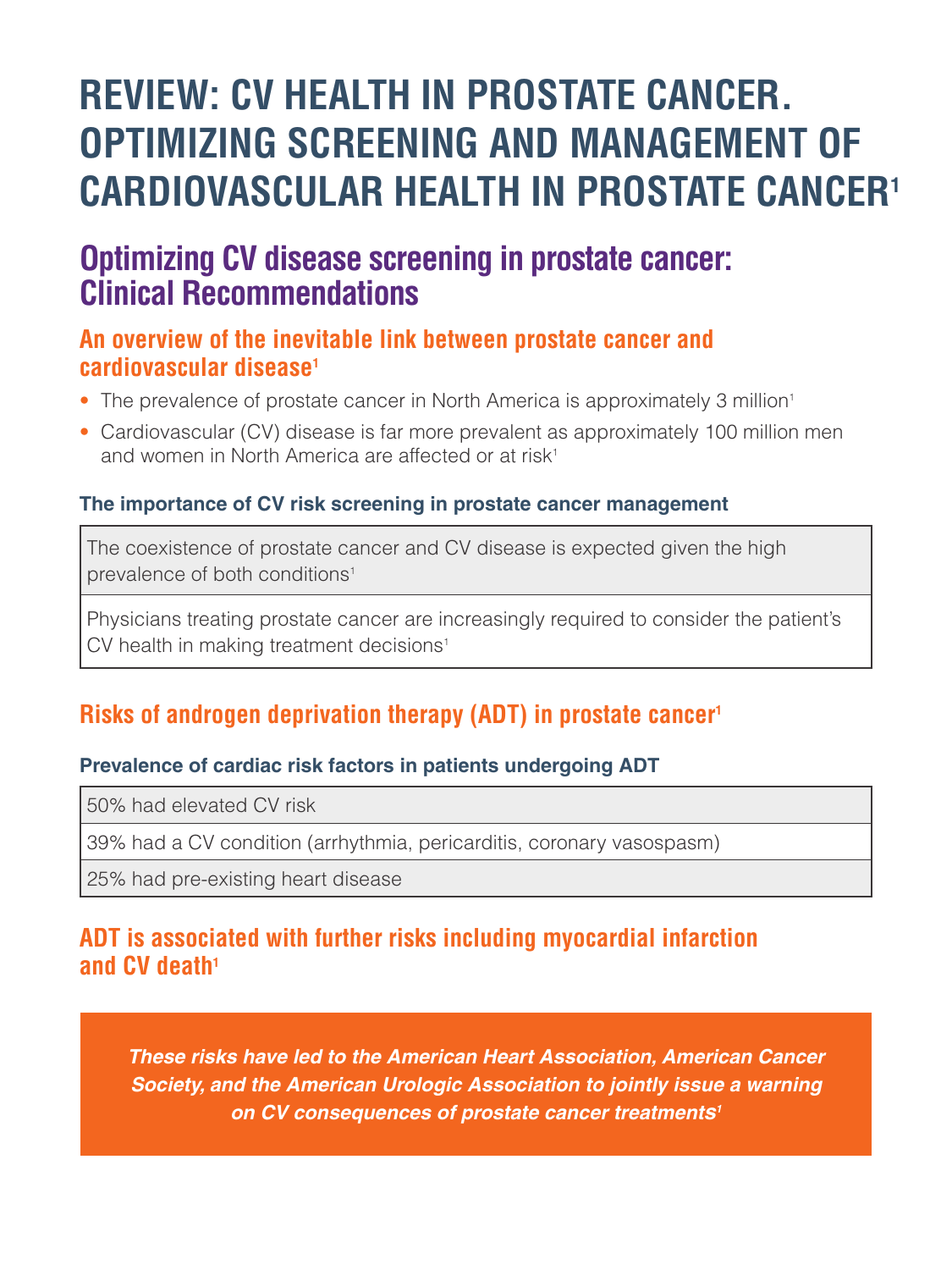# **IDENTIFYING PATIENTS WHO CAN BENEFIT FROM AN OPTIMAL MULTIDISCIPLINARY APPROACH TO ASSESS CV RISKS1**

- Collect routine medical history, physical examination, baseline labs and investigations
- Identify patients with "pre-existing" CV disease using "STAMP" questions
- Determine patients who may benefit from referral to a cardio-oncology clinic
- Calculate a Framingham or equivalent risk score in patients without pre-existing CV disease and treat accordingly

### **STAMP**

**A diagnostic screening tool designed to identify high-risk patients with pre-existing CV disease1**

| <b>STAMP</b> simplifies identification of patients<br>with cardiovascular disease |                                                                       |  |
|-----------------------------------------------------------------------------------|-----------------------------------------------------------------------|--|
| S                                                                                 | Stroke                                                                |  |
|                                                                                   | Transient ischemic attack                                             |  |
| A                                                                                 | Abdominal aortic aneurysm or other aortic disease                     |  |
| M                                                                                 | Myocardial infarction, angina, or previous coronary revascularization |  |
| Ρ                                                                                 | Peripheral arterial disease                                           |  |

*Applying the presented recommendations within urology clinics should reduce the rate of potentially devastating CV events in patients with prostate cancer, decrease mortality, and improve the quality of life of patients.1*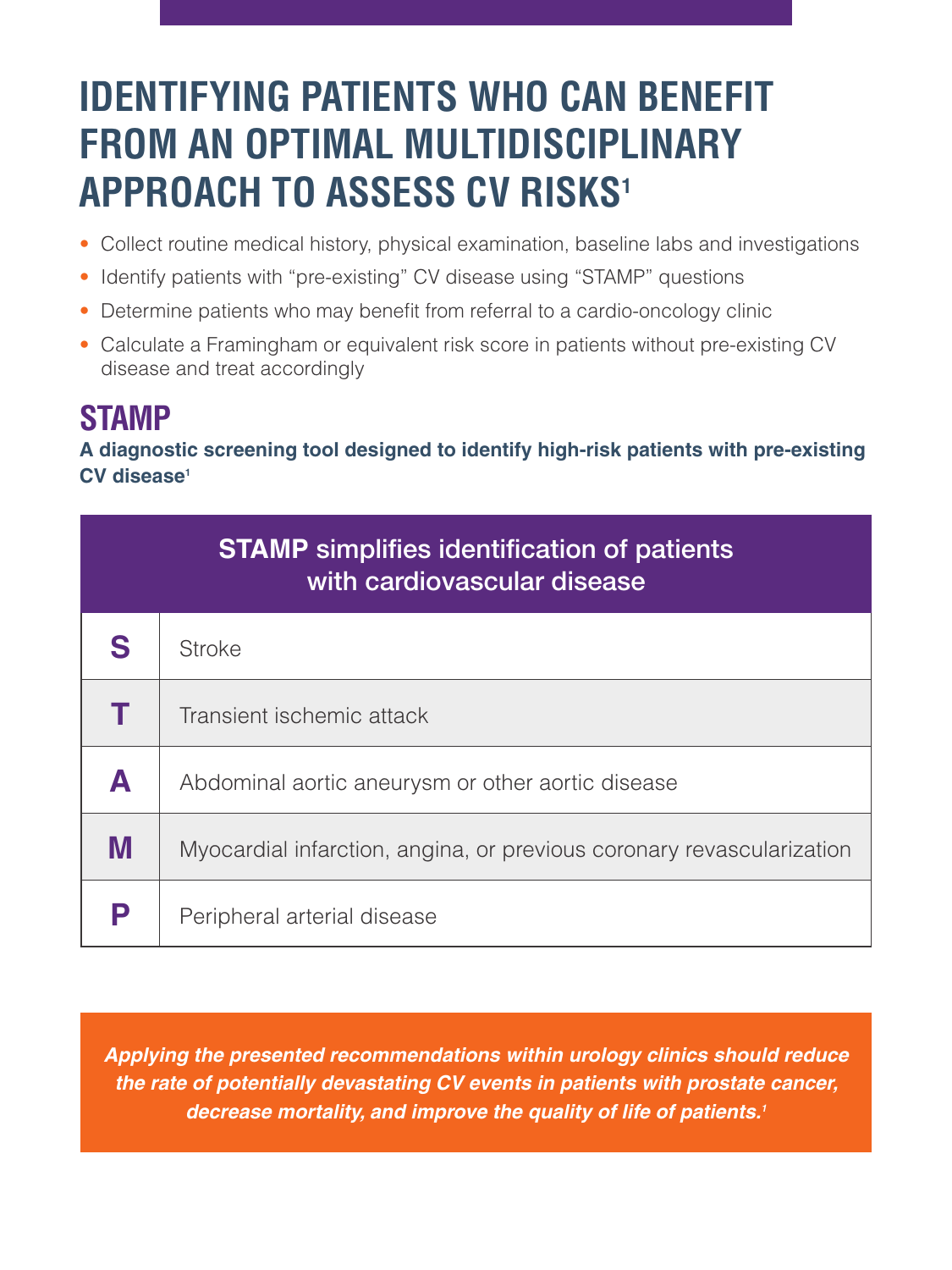# **TREATMENT, REFERRAL AND MANAGEMENT RECOMMENDATIONS**

## **Identifying patients who may benefit from a multidisciplinary approach**

#### **Referral criteria to Cardiologist or Internist for additional evaluation or therapy**

Angina or dyspnea on a low level of activity or any significant functional class deterioration

Myocardial infarction or coronary revascularization in the last year

Cardiac patients without regular follow-up in cardiology or with the family physician

Heart failure

Atrial fibrillation/flutter

Uncontrolled hypertension

Uncontrolled diabetes

Non-optimal treatment

#### **STAMP patients should be considered for the following:**

| Category                                      | <b>Population</b>                                                                       | Recommendation                                                                                                                                                                                       |
|-----------------------------------------------|-----------------------------------------------------------------------------------------|------------------------------------------------------------------------------------------------------------------------------------------------------------------------------------------------------|
| Antithrombotic                                | MI in past 12 months<br>PCI with DES in past<br>3-12 months (or BMS<br>in past 1 month) | ASA 81 mg daily AND<br>P2Y12 inhibitor (ticagrelor or clopidogrel)                                                                                                                                   |
| therapy                                       | All others                                                                              | ASA 81 mg daily; consider either rivaroxaban<br>2.5 mg BID or ticagrelor 60 mg BID (or<br>clopidogrel 75 mg daily) for higher risk patients                                                          |
| Lipid-lowering<br>therapy                     | AII                                                                                     | Statin therapy to target a decrease in LDL of ><br>50% or LDL<2.0 Additional lipid-lowering therapy<br>if unable to reach target with maximal tolerated<br>statin dose (as per CCS lipid guidelines) |
| ACE or ARB                                    | All                                                                                     | ACE inhibitor, ARB if ACE -intollerant                                                                                                                                                               |
|                                               | Angina                                                                                  | Target HR 55-60 bpm                                                                                                                                                                                  |
| <b>B</b> blocker                              | I VFF $<$ 40%                                                                           | Metoprolol succinate, bisoprolol, or carvedilol<br>at maximally tolerated HF doses                                                                                                                   |
| Anti-hyperglyceminc<br>therapy                | <b>Diabetes</b>                                                                         | HbA1C <7% Consider SGLT2 inhibitor or<br>GLP1RA as per DC guidelines                                                                                                                                 |
| Smoking cessation                             | AlI                                                                                     | Benefits of nicotine repacement or pharmaco-<br>logic therapy outweigh risks in stable patients                                                                                                      |
| Physical activity and<br>dietary modification | AlI                                                                                     | Consider cardiac rehab referrral                                                                                                                                                                     |

**ACE:** Angiotensin-converting enzyme; **ARB:** Angiotensin II receptor blocker; **ASA:** acetylsalicylic acid; **BID:** twice daily; **BMS:** bare metal stents; **DES:** drug-eluting stents; **LDL:** low-density lipoprotein; **CCS:** Canadian Cardiovascular Society; **HF:** heart failure; **HR:** heart rate; **LVEF:** left ventricular ejection fraction; **MI:** myocardial infarction; **PCI:** percutaneous coronary intervention Chart adapted from Table 3 of Kenk M, Grégoire JC, Coté M-A, *et al*. Optimizing screening and management of cardiovascular health in prostate cancer: A review. *Can Urol Assoc J* 2020;14(9): E458-64. http://dx.doi.org/10.5489/cuaj.6685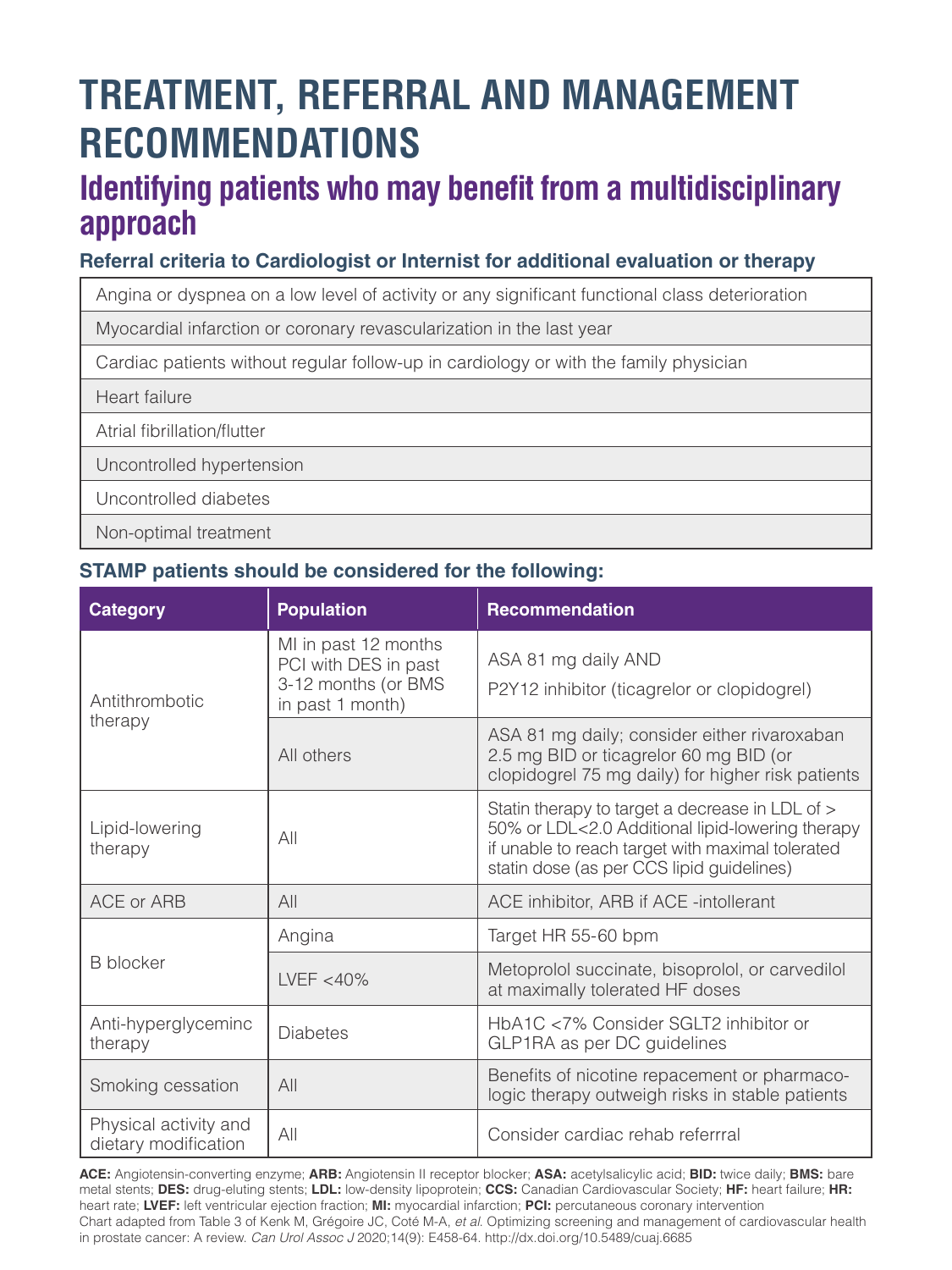# **PREVALENCE OF CARDIAC RISK FACTORS IN PATIENTS UNDERGOING ANDROGEN DEPRIVATION THERAPY (ADT)**

50% had elevated cardiovascular (CV) risk

39% of patients had a CV condition (arrhythmia, pericarditis, coronary vasospasm)

25% had pre-existing heart disease

## **ADT is associated with further risks including myocardial infarction and CV death**

| <b>STAMP</b> simplifies identification of patients with cardiovascular disease |                                                                       |  |
|--------------------------------------------------------------------------------|-----------------------------------------------------------------------|--|
| S                                                                              | Stroke                                                                |  |
|                                                                                | Transient ischemic attack                                             |  |
| A                                                                              | Abdominal aortic aneurysm or other aortic disease                     |  |
| M                                                                              | Myocardial infarction, angina, or previous coronary revascularization |  |
| Р                                                                              | Peripheral arterial disease                                           |  |

**To complete and download the STAMP risk assessment form, or to order your printed STAMP Tear-off pads, go to: www.STAMPtool.ca**